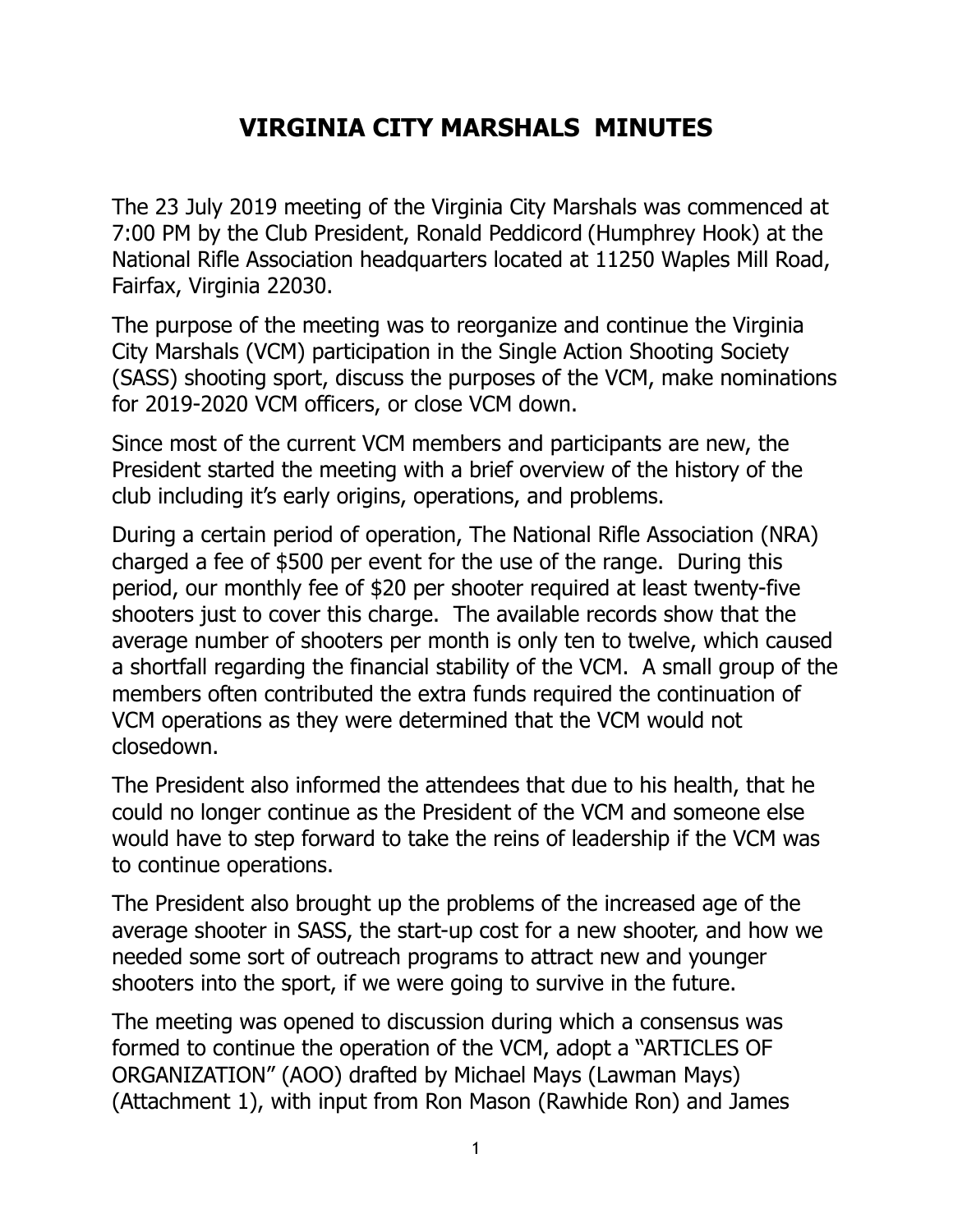Webb (Squint N. Twitch) and nominate officers or 2019-2020, with elections at the September 2019 meeting. It was also voted that only paidup VCM members in good standing can vote. The calendar year for VCM shall be 1 September through 31 August each year.

The Assistant General Manager, NRA Range, Debbie Crews offered her assistance with the continued operations of VCM.

The acting Treasurer Lawman Mays discussed the financial condition of VCM and some of the options we have concerning the financial operations of VCM. His report is as follows:

| <b>Funds Received</b> |                              |                                | <b>Paid Obligations</b> |               |                   |
|-----------------------|------------------------------|--------------------------------|-------------------------|---------------|-------------------|
|                       |                              | \$ 1,040.00 From Humphrey Hook |                         | \$ 50.00 SASS |                   |
|                       |                              | 290.00 May 2019 Receipts       |                         | 145.00 NRA    |                   |
|                       | Subtotal \$1,330.00 Received |                                |                         | \$785.00      | 590.00 Liab. Ins. |

745.00 Paid out

\$ 545.00 Cash on hand

Note: An additional amount of \$1,000 is tied up in the estate of John Keats (Lonesome Polecat). Previous VCM checking account was in his name .

Nomination of 2019-2020 officers was opened and the following nominations have been made:

| President             | Harold "Leo" Powell (Hoosier)      |
|-----------------------|------------------------------------|
| <b>Vice President</b> | Frank M. McConnell (Rippen Kid)    |
|                       | John P. Forry (The Virginia Kid)   |
| Secretary             | Will Shaffer (Jack Sazerac)        |
|                       | T.J. Parmele (That Crazy Parmalee) |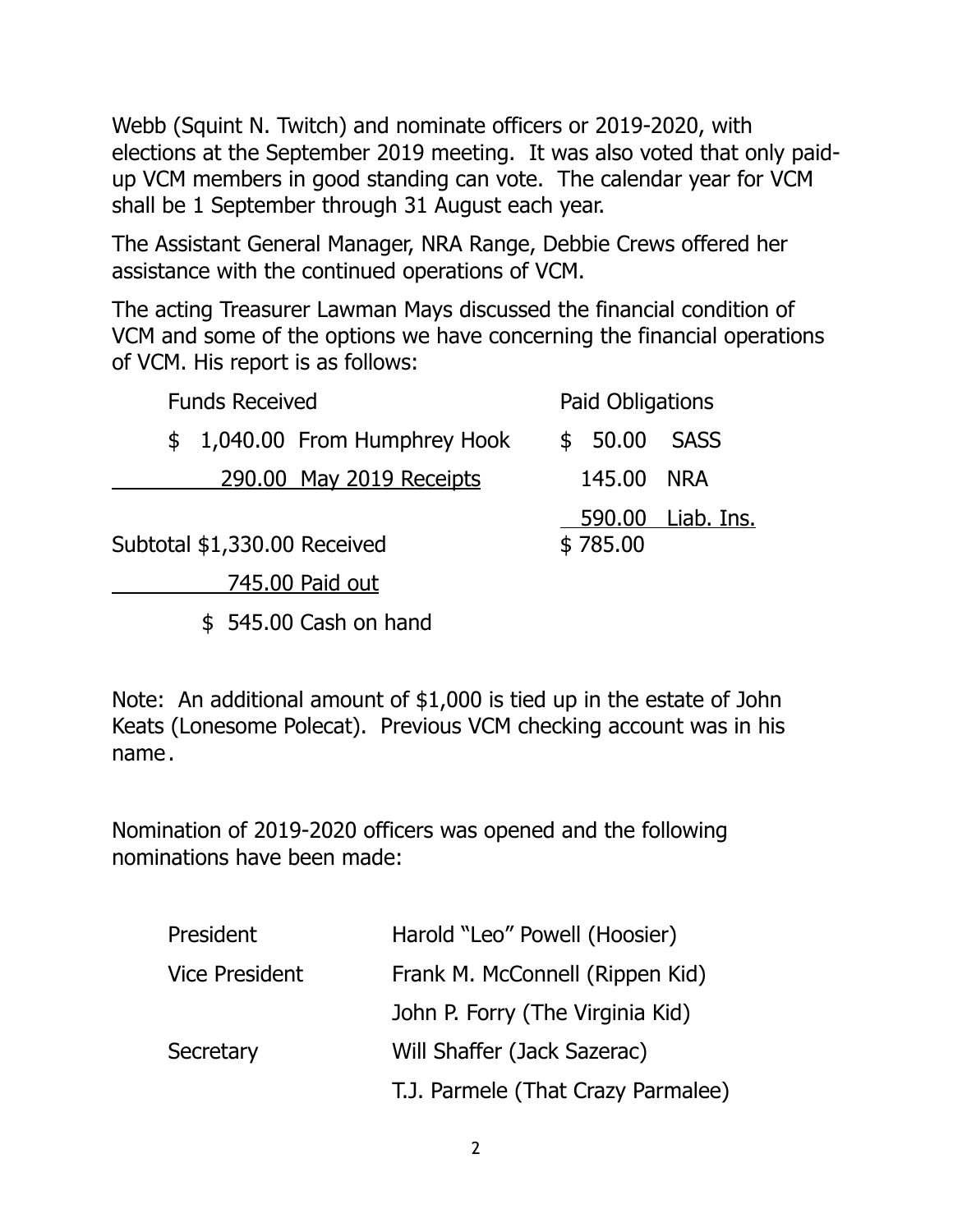| Treasurer                | Michael Mays (Lawman Mays)       |
|--------------------------|----------------------------------|
| <b>Honorary Director</b> | Ronald Peddicord (Humphrey Hook) |

Additional Nominations will be open in September prior to elections.

The subject of annual dues and monthly shooting fees was the next item of discussion. After friendly and heated debate the amounts were voted on by the attendees with the following results:

| Annual VCM membership: | \$20.00 |
|------------------------|---------|
| Monthly Shooting Fee:  | \$20.00 |
| Buy a miss (One only)  | \$5.00  |

It was voted to start collecting dues for the 2019-2020 and some attendees paid their dues following the meeting. The following persons paid their membership dues : David Reichenbacher (Highland Avenger), Michael Mays (Lawman Mays), Frank McConnell (Rippen Kid), Jack Wheedon (Ricochet Jack), Jeffrey Shapard (Geofredo de Montana), Steve Gottrich (Mustang Major), Harold Powell (Hoosier), John Forry (The Virginia Kid), Jeff Hoover (Lee Jackson), and Ron Mason (Rawhide Ron).

There was a discussion about how to handle our money that comes from the monthly match fees. James Webb (Squint N. Twitch) presented a plan whereby the NRA would collect the \$20 match fees and deposit same in an NRA account. When we need money for new targets, paint or other expenses, the Treasurer or other authorized person would submit a request and receive money from the NRA to pay the expense. This way, no one has to handle the cash receipts that come in for our monthly matches. Debbie Crews from the NRA was present and confirmed that this arrangement is acceptable to the NRA. After a motion and second, the attendees unanimously agreed to this procedure.